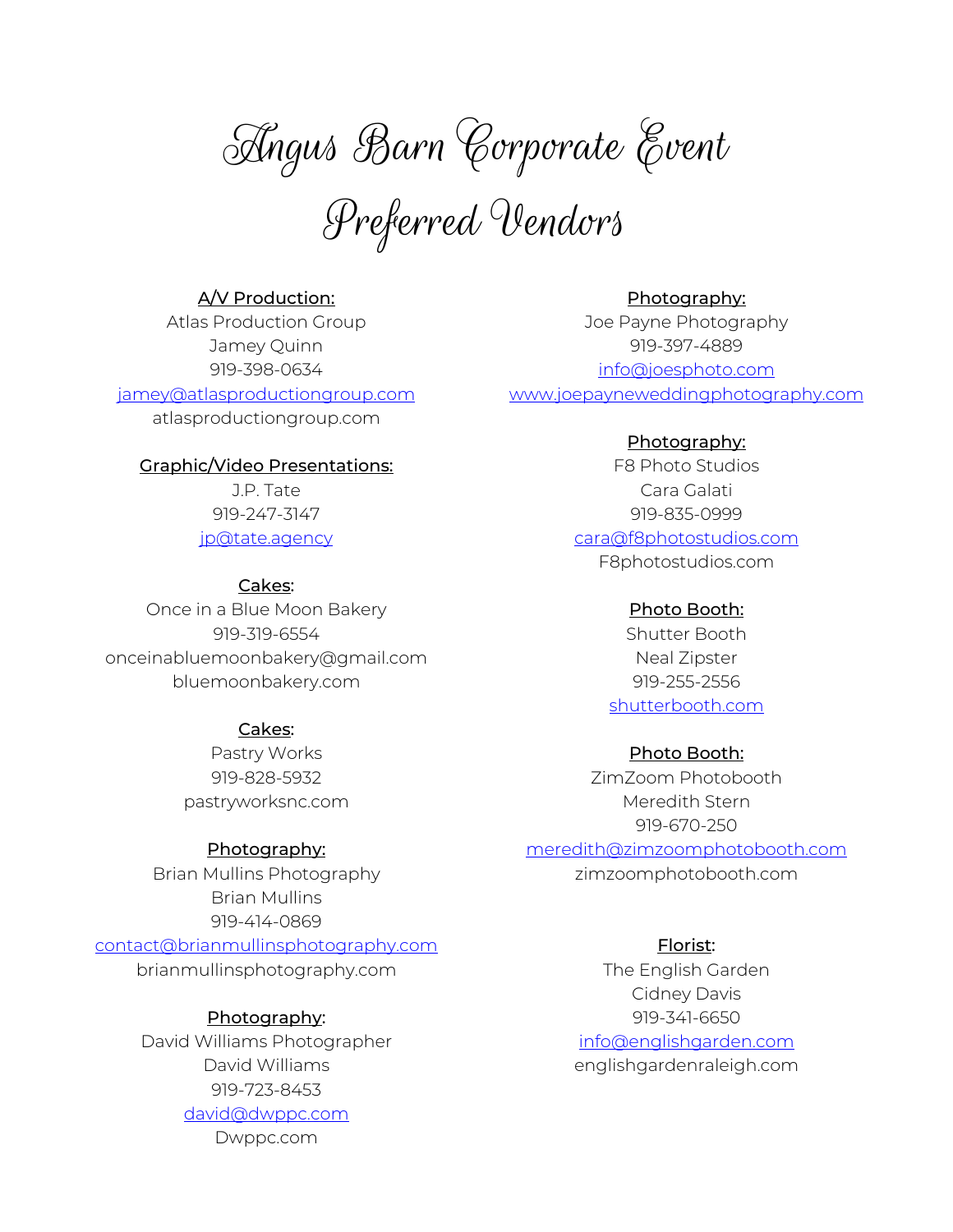#### Florist:

Kelly Odom Flowers Kelly Odom 919-829-3888

kelly@kellyodom.com

kellyodorm.com

## Florist:

Table of Contents Linda 919-832-0104 tableofcontentsnc.com

#### Florist:

The Watered Garden Steve Taras 919-828-2600 info@wateredgardenflorist.com wateredgardenflorist.com

# Pianist:

Scott Schillin 919-448-4449 scott@scottschillinpiano.com scottschillinpiano.com

#### $D.J.:$

All Around Raleigh DJ Eric Hodgden 919-757-8296 eric@allaroundraleighdj.com allaroundraleighdj.com

## DJ:

Bunn DJ Company Joe Bunn 919-785-9001 bunndj@bunndjcompany.com bunndjcompany.com

# D.J. & AV:

SPIN DJ Ryan Pflumm 919-946-0005

info@spinnc.com

spinnc.com

## Live Music:

ECE Barry Herndon 919-875-1800 bherndon@eastcoastentertainment.com bookece.com

#### Live Music:

Sam Hill Entertainment Andrew Juge 437-977-6665 juge@samhillbands.com samhillsbands.com

#### Lighting and Special Effects:

Get Lit David Watson 919-257-8736 Getlit.watson@gmail.com getlitspecialeventlighting.com

#### Lighting, Special Effects, & Rentals:

**Themeworks** Paige Faucette 919-833-7900 paige@themeworkscreative.com themeworkscreative.com

## Special Effects & Rentals:

Party Tables Phillip Hedrick 919-596-3521 phillip@partytables.com partytables.com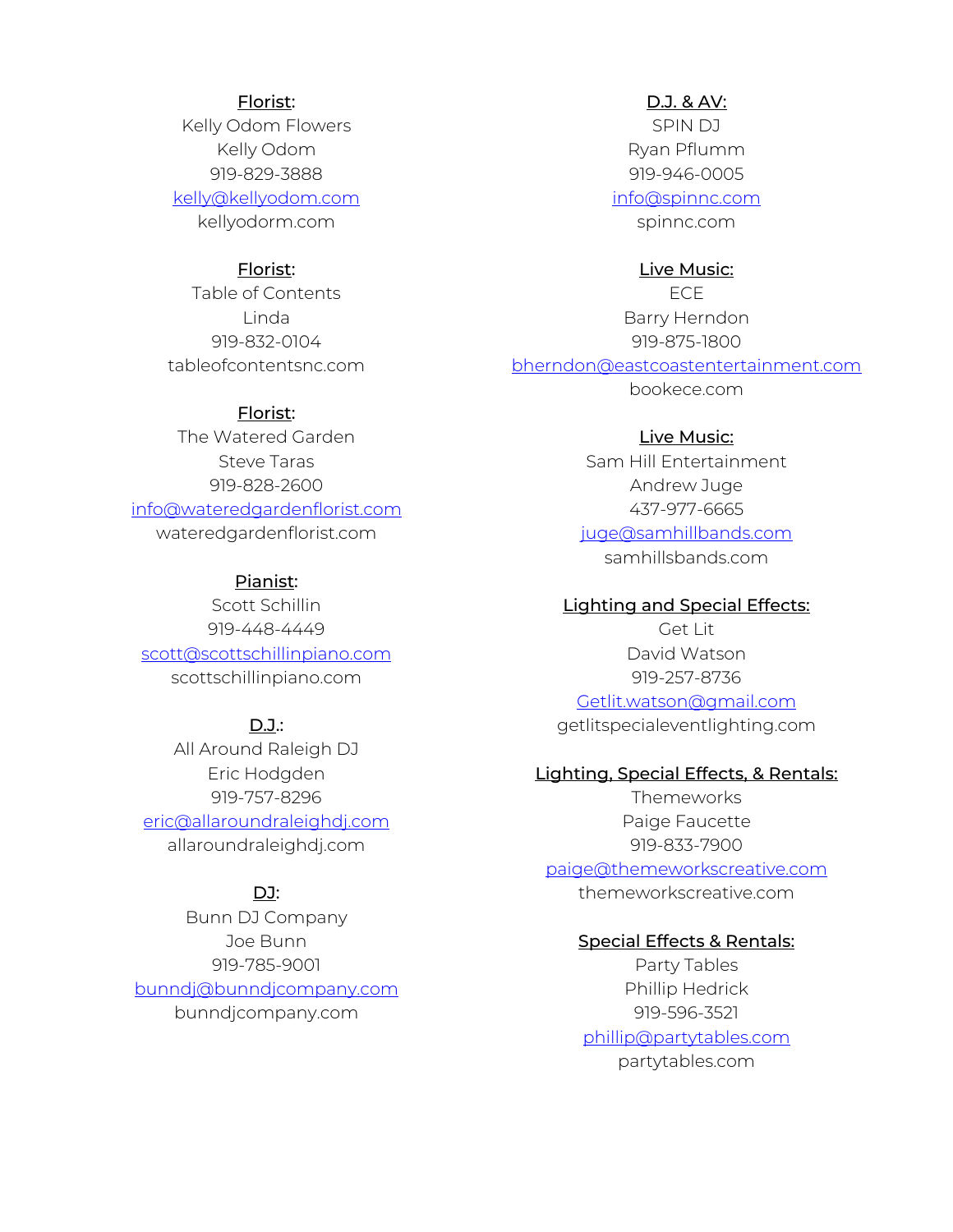#### Rental Company:

Party Reflections Kristin Pietrantoni 919-926-4772

## kpietrantoni@partyreflections.com

partyreflections.com

#### Rental Company:

CE Rental Kristina Reed 919-746-9021 kristina@cerental.com cerental.com

## Boutique Event Rentals:

Cottage Luxe Rosanne 919-495-7042 rosanne@cottageluxe.com cottageluxe.com

#### Performance & Production Company:

Elevate Valerie Curran 919-836-9022 valerie@elevatenc.com elevatenc.com

#### Live Painter:

Dan Nelson 919.623-5262 danielnelsonart@gmail.com dannelsonart.com

## Face Painter:

Face Painting by Jandy & Co. Jandy Salguero 781-354-8604 Facepaintingbyjandy.com

## Inflatables, Amusements, & More:

Lamm Events Scott & Karen Lamm 919-934-8789

lammevents@aol.com orringerevents.com

#### Casino Tables:

Party Aces 919-303-3303 sales@partyaces.com partyaces.com

#### Transportation:

Carolina Livery Services & Tours 919-957-1111 carvanbus@aol.com carolinalivery.net

#### Transportation:

EcoStyle Chauffeured Transportation Cameron Worsham 919-890-3839 cameron@ecostyleusa.com ecostyleusa.com

#### Transportation:

Lifestyle Limousine Company Heidi Beaudoin 919-332-3676 lifestylelimonc@gmail.com lifestyle-limo.com

# Transportation:

White Horse Private Transportation 919-782-5893 ridewhitehorse.com